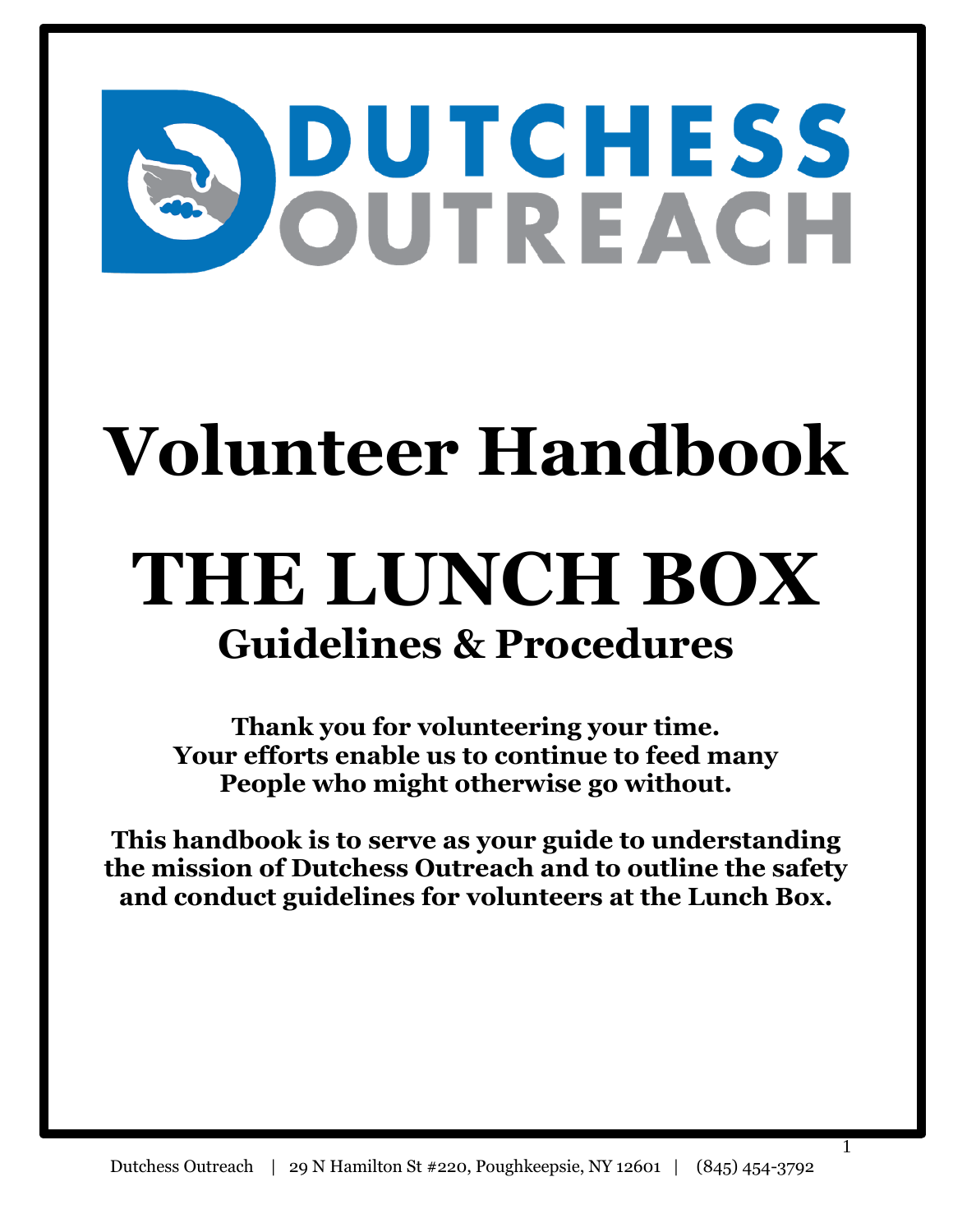# **Table of Contents**

|                                   | 3         |
|-----------------------------------|-----------|
|                                   | 4         |
|                                   | 4         |
|                                   | 4         |
|                                   | $5 - 6$   |
|                                   | 7         |
|                                   | 7         |
|                                   | $7 - 12$  |
|                                   | $12 - 13$ |
|                                   | 13        |
| Daily Food Preparation Procedures | $14 - 17$ |
|                                   | 18        |
|                                   |           |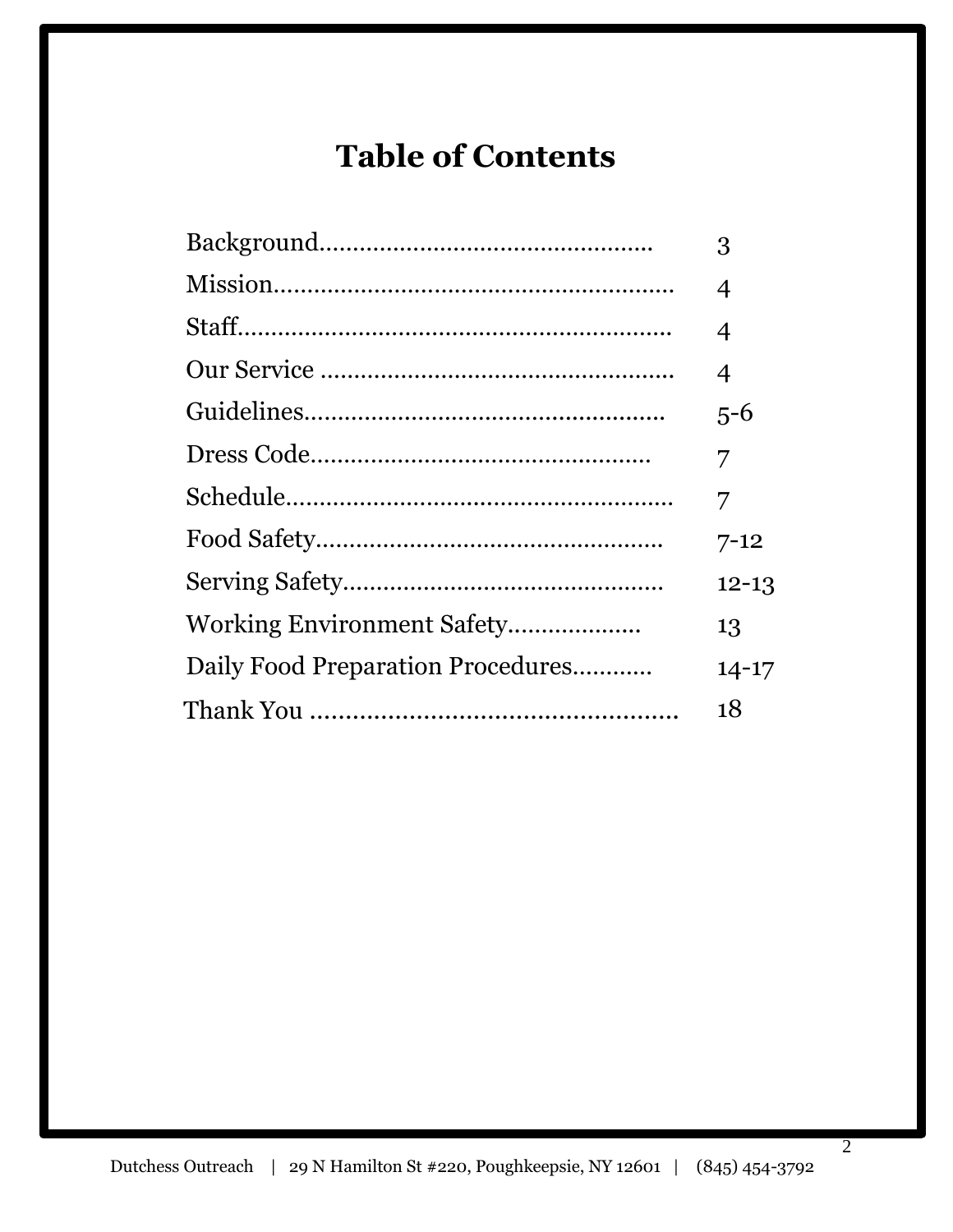# **Background**

The Lunch Box is a program of Dutchess Outreach and provides nutritious meals free of charge, qualification or judgment in a safe, welcoming atmosphere. Staff members and volunteers work together toward the common goal of helping those less fortunate, creating a powerful sense of camaraderie and community.

The Lunch Box began in December 1982 at St. Paul's Episcopal Church on Mansion Street, Poughkeepsie. There were only ten people, and the project was only expected to fill a temporary need but every year the number of people continued to increase.

In 1999, the program moved to its current location on the ground floor of the Family Partnership Center (FPC) at 29 N. Hamilton Street, Poughkeepsie. In 2001, the Lunch Box began offering meals for the Teen Resources Activity Program (T.R.A.C.) an after school program run by Family Services, Inc.

In 2008, the Lunch Box began providing evening meals at the end of each month, in collaboration with various faith communities, professionals, businesses and volunteer groups from around Dutchess County.

Today the Lunch Box operates 6 days a week, serving lunch Sunday through Friday and dinner four nights a week. After school meals are served daily during the school year to hundreds of at-risk kids in the City of Poughkeepsie who attend the R.E.A.L. Skills Youth Program and the Teen Resource Activity Center (T.R.A.C.) at the FPC. The Lunch Box's small staff depends heavily on community volunteers.

Our volunteers include individuals who want to give back to their community; community groups such as local businesses, schools or faith communities and those who need to fulfill community service obligations. For more information volunteers can contact our Manager of Volunteers at 845-454-3792.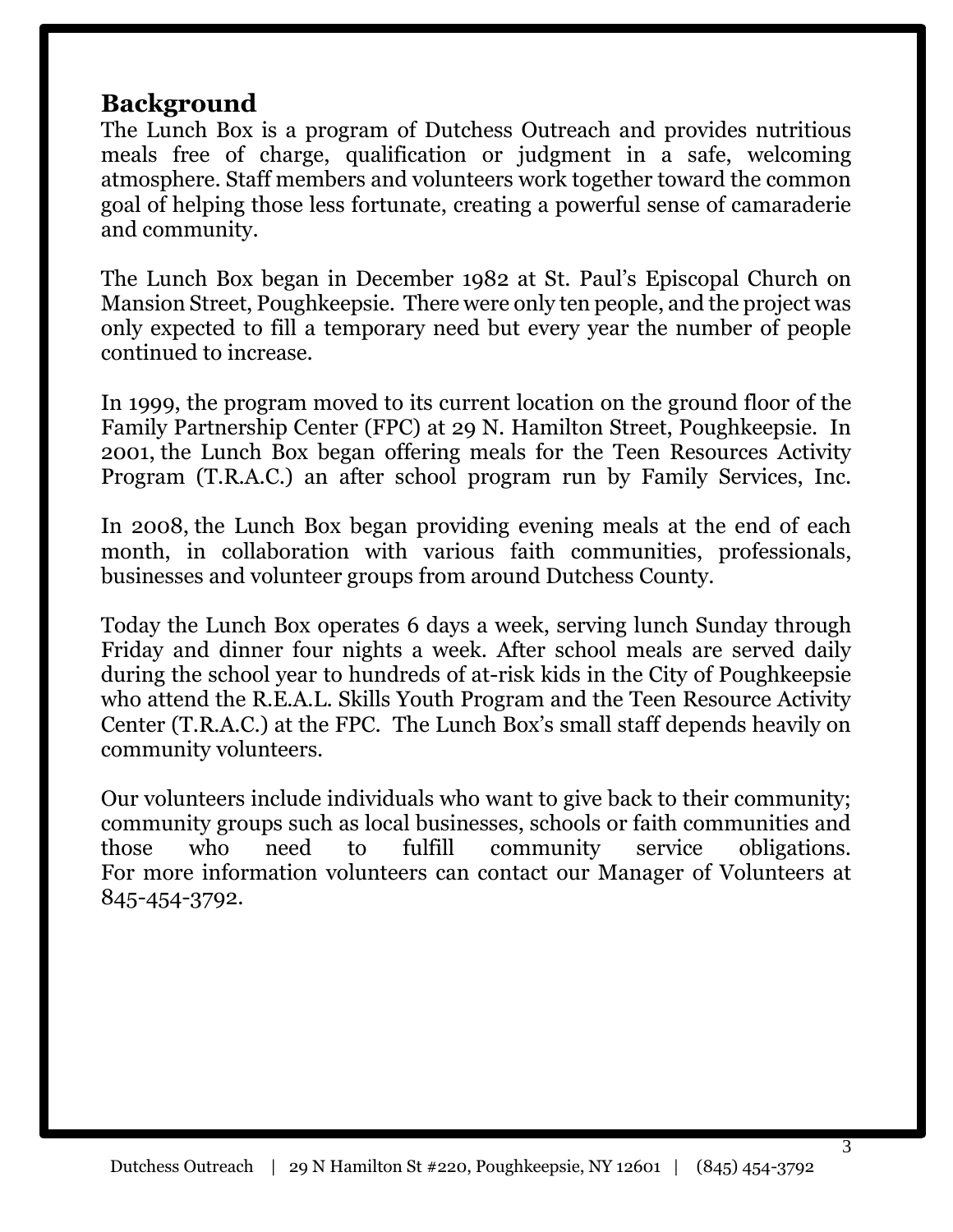# **Mission**

Dutchess Outreach acts as a catalyst for community revitalization and exists in Dutchess County as an advocate and provider of hunger and relief services in order to ensure that everyone, regardless of income, has access to fresh, healthy food and the support they need. More information about Dutchess Outreach, Inc. and our mission is located on our website at [www.dutchessoutreach.org.](http://www.dutchessoutreach.org/)

The goal of the Lunch Box is to create a safe, comfortable environment in which individuals and families can come and enjoy a balanced, filling meal. Being located in the Family Partnership Center enables our clients to take advantage of a variety of services offered by Dutchess Outreach and other agencies in the building.

# **Lunch Box Staff**

Executive Director - Renee Fillette Lunch Box Manager – Amy Lipman Assistant Lunch Box Manager – Keith Wood Dishwasher – Richard Oszip

# **Our Service**

The Lunch Box is our Community Meal Program and it is a direct response to food insecurity in Dutchess County. Food insecurity is defined as limited or uncertain availability of nutritionally adequate and safe foods or a limited or uncertain ability to acquire food in socially acceptable ways. Some of our guests are experiencing homelessness or struggling with mental health conditions and/or addiction. We serve meals to anyone in need, no questions asked, free of charge. The only time we turn anyone away is when they have been clearly inappropriate, and even then we often give them a second chance. It is imperative that we treat everyone with compassion and be respectful at all times.

We are here to serve all people who come through our doors without qualification or condescension. We ask no questions, make no judgements and the only time we turn anyone away is when they have been inappropriate. Second chances are given. It is imperative that we always treat everyone with compassion and respect at all times.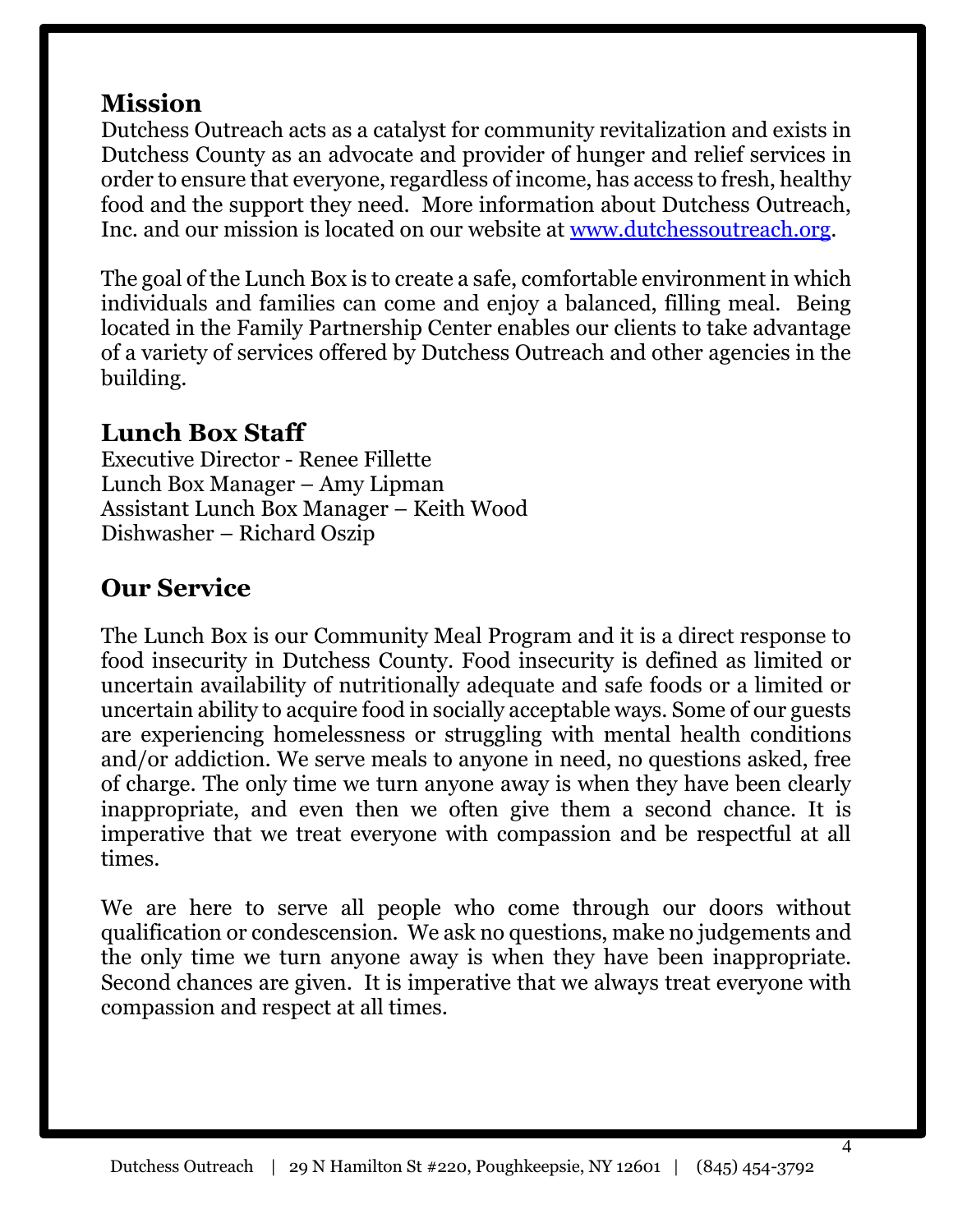# **Guidelines for Working at the Lunch Box**

Thank you for volunteering to donate, cook, prepare and/or serve a meal at Dutchess Outreach's Lunch Box! We are happy to have you and appreciate your time and your help! We cannot achieve our mission without the support of our volunteers.

The following are the guidelines and procedures that will ensure your experience will be a positive one and guarantee your safety along with the safety of all those who come to the Lunch Box. We realize that there is a lot of information here, please don't hesitate to ask any question that you may have.

## **General Rules**

- It is the obligation of every volunteer to read this handbook before performing any duties at the Lunch Box.
- Only scheduled volunteers are permitted in the kitchen.
- Each volunteer or group leader is required to complete a volunteer application (online or in person). Please attach the names of each volunteer from your group to your application. Only one application is needed as the group leader will serve as the primary contact and liaison for the group.

## **Link: http://dutchessoutreach.org/how-you-canhelp/volunteer/form/**

- All groups are to arrive at scheduled time. When you arrive the Manager or designee will meet with the group. The Manager or designee will present a brief orientation on the mission of the Lunch Box, safety procedures, and workflow and job assignments.
- Once serving begins, if a volunteer needs to leave a station, please notify the coordinator or Manager or designee so that a backup can be assigned.
- If a problem or a potential problem arises, please inform the Lunch Box Manager or designee as quickly as possible.
- Dutchess Outreach cannot be held responsible for any lost or stolen items. We strongly urge that any valuable items not be brought into the Lunch Box.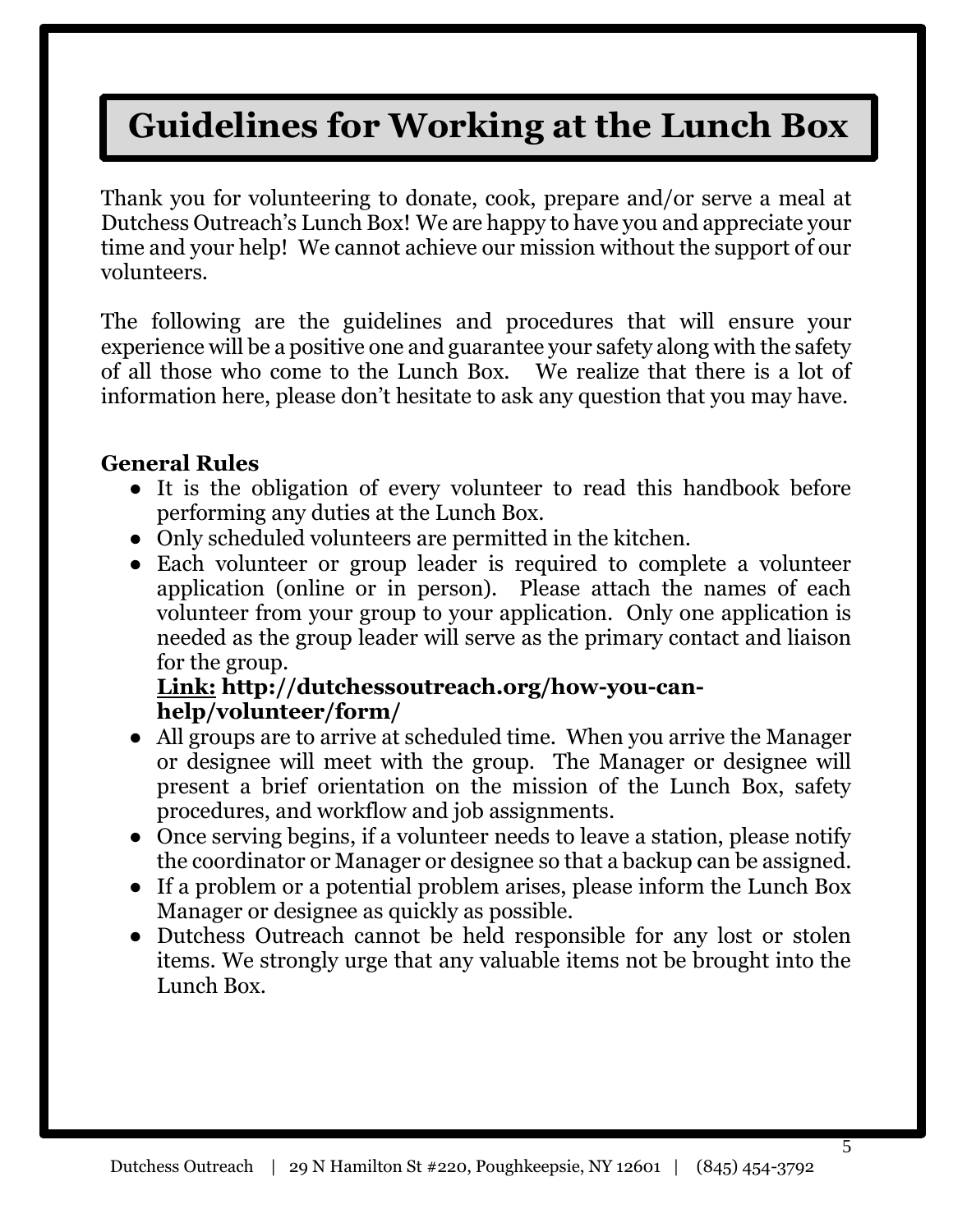## **Health Department Rules**

- Appropriate attire is required. (see dress code)
- The Health Department requires that gloves be worn when working with food. Hair must be tied back, and hats/caps must be worn to cover loose hair. Hairnets are available. When wearing gloves, remember they are sterile, do not touch hair, nose, etc. If you do so, you must change your gloves.
- You are not to work if you feel ill, have a sore throat, diarrhea, stomach cramps, vomiting, fever, infected cuts or abrasions, boil or any condition that causes flaking of the skin. Please call and inform the Manager or designee that you will not be available to work (845.454.3792).
- Smoking is not permitted in the Family Partnership Center.

# **Conduct**

It is important that all staff, volunteers and consumers be treated with respect. Consumers' behavior may not always be what is considered appropriate. While most people are very grateful, it may be very difficult for some to accept "charity" while others may be exhibiting behavior that may be necessary for life on the streets. It is important to listen and not judge. Our #1 priority is the people we serve and providing them a nourishing meal.

Disruptive behavior is not a common occurrence; however, if inappropriate behavior does occur it will be addressed firmly by the staff. The person(s) whose behavior is out of line will be talked to and if necessary asked to leave. If additional support is required, the staff will contact facility security for assistance to remove them from the property.

- Giving or lending money to a guest is not permitted.
- For safety, bathrooms are to remain locked at all times even when you are inside them. Please ask Manager or other staff on duty for the key.
- There is no yelling, shouting, or rough housing allowed in the kitchen or service area.
- Servers are not to eat while working on the serving line. If a server wants to eat, please get permission from the group coordinator.
- **IMPORTANT:** Please do not use cell phones when working. It is disruptive to the service and also phones have germs on them. If you must take a phone call during service, you need to change your gloves afterwards.
- Please, if you are unavailable to come in on your assigned day please notify the Manager or designee as soon as possible (845.454.3792).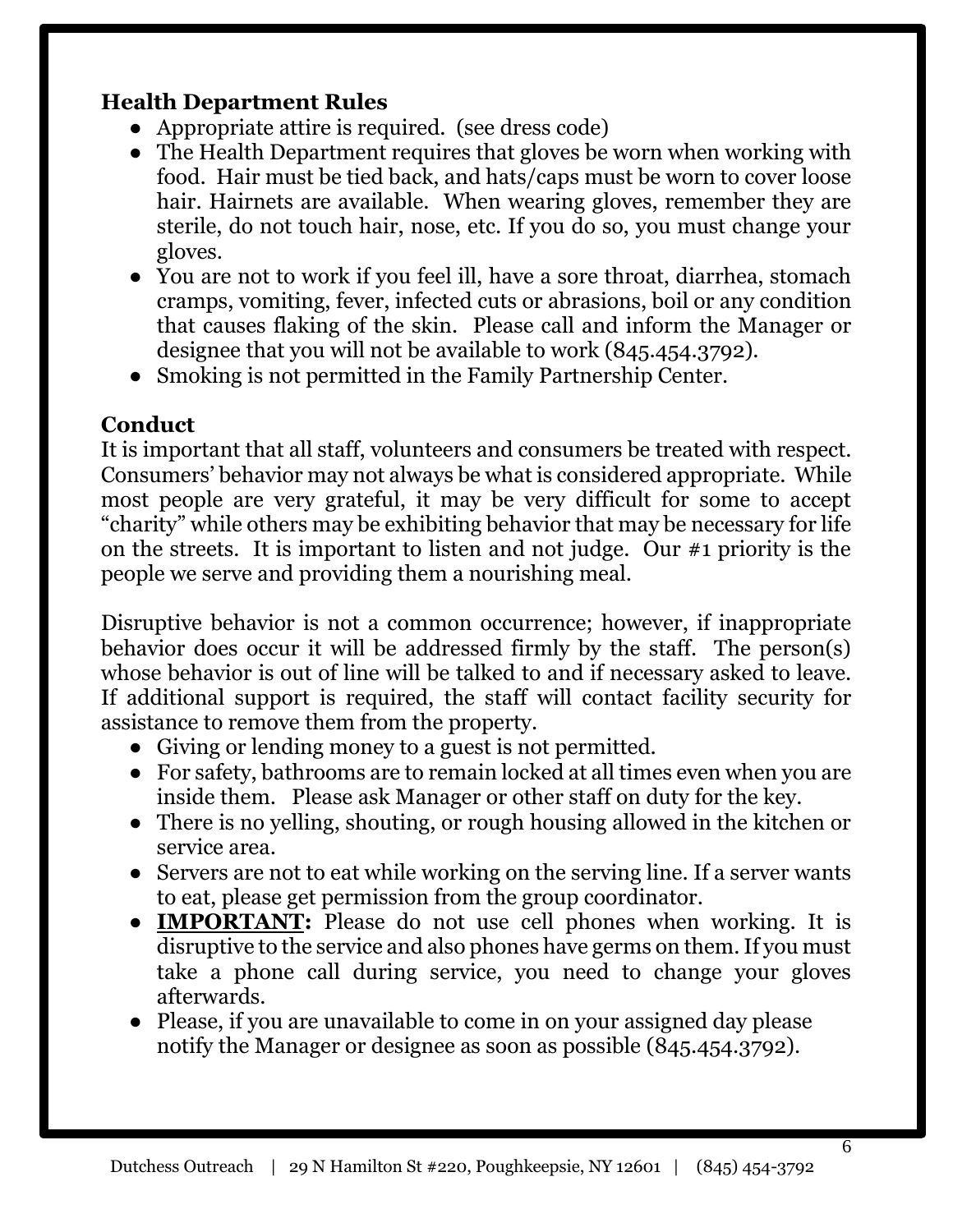# **Additional Rules for Groups:**

● Every group that comes to the Lunch Box needs to assign a group leader. The leader is responsible for managing the other volunteers. This includes ensuring the number of volunteers is between 4 and 8 people\* for a meal service. The Lunch Box kitchen cannot safely accommodate more volunteers than that.

*\*Subject to change*

- The group leader is to work with the cook/manager in assigning tasks to their team - ensuring that all duties are covered, including busing and dishwashing.
- The group leader communicates with Lunch Box staff in menu planning and supply needs.
- Every group is responsible for preparing food, setting up the buffet line, serving the meal and cleaning up after the meal service is completed.
- If a group shows up with extra volunteers on a particular day, Lunch Box staff may assign other tasks, away from the kitchen. This may include cleaning and organizing the storage rooms, office and pantry, helping in the food pantry of Dutchess Outreach, and weighing and logging donations of food items.
- Due to NY State Department of Health and NY State Labor Laws, the Lunch Box cannot accept volunteers below the age of 16.
- Volunteers between the ages of 16-17 years old, must be accompanied by an adult 18 years old or older.

# **Dress Code**

- Volunteers are to dress in clean shirts and pants, free of rips or holes, and in good condition. No sleeveless shirts or shorts are to be worn in the kitchen or dining room.
- All volunteers must wear sturdy, low or no heeled shoes which prevent slips and falls. Shoes must fit properly and enclose the foot. Absolutely no flip-flops, sandals or other open toe or foot shoe wear.
- Amount of jewelry worn on fingers and forearms is to be limited to a plain wedding band, medical bracelet or plain watch band. Jewelry can hide food particles and germs that can cause people to become sick.
- Each volunteer should always wear a clean apron while involved in food preparation.
- Hair must be tied back, when possible, and each volunteer is to wear a hairnet or clean baseball cap when working in the kitchen area.

# **Serving and Volunteer Schedule:**

● **Lunch** is served from 11:15 a.m. - 1 p.m.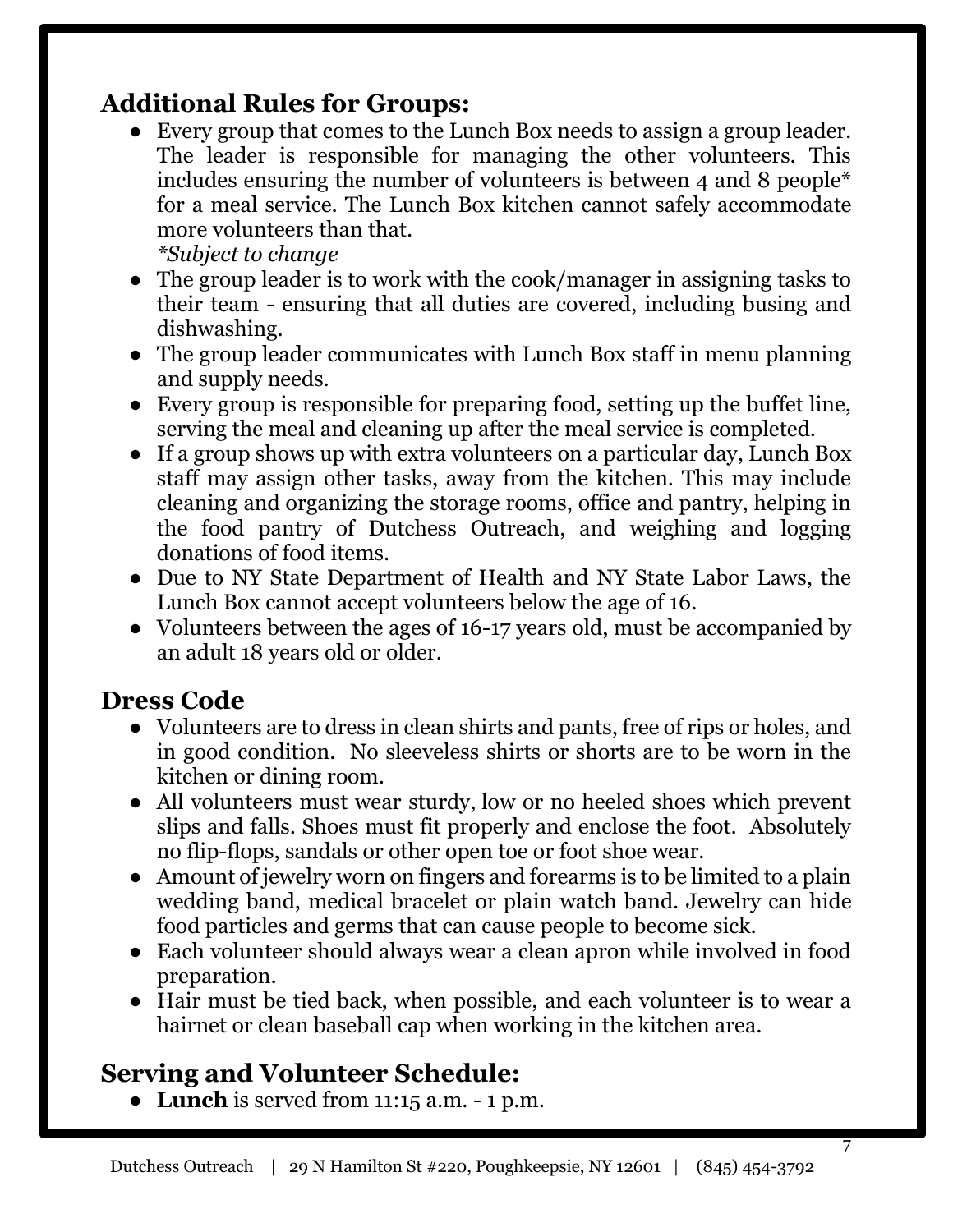Volunteers - Arrive: 9:00 a.m. Leave: 1:15 p.m.

- **After school program** begins at 3:00 p.m. Volunteers - Arrive: 2:00 p.m. Leave: 4:00 p.m.
- **Dinner** is served from 5:00 p.m. to 6:00 p.m. Volunteers - Arrive: 4:00 p.m. Leave: 6:30 p.m.
- **Sunday lunch** is served from 12 p.m. -1 p.m. Volunteers – Arrive: 10 a.m. Leave at 1:15 p.m.

To volunteer contact: Nyhisha T. Gibbs - Manager of Volunteers 845.454.3792

# **SAFETY GUIDELIN**

Following proper safety procedures is of utmost important in order to keep our clients, employees and volunteers safe. Please read this section carefully and ask any questions that you may have.

All staff and volunteers need to watch out for dangerous situations that may occur. These may include:

- Wet, slippery floors
- Improper use of knives or equipment
- Risk of fire or burns
- Medical emergencies
- Altercations among people

If a problem does occur, please notify staff immediately. The staff have complete responsibility. They will instruct you on what to do. Please give them your complete attention and follow directions calmly. Panic will only make the situation worse.

# **Food Safety**

Food borne illness presents a major challenge to both general and at-risk populations. Each year, millions of illnesses in the United States can be attributed to contaminated foods. It is a preventable public health problem and anyone at the Lunch Box is required to strictly adhere to proper food handling procedures.

The information provided below in this handbook will guide you in keeping you and our patrons safe. We ask that you take time to review this section thoroughly and ask us any questions you may have before food production begins.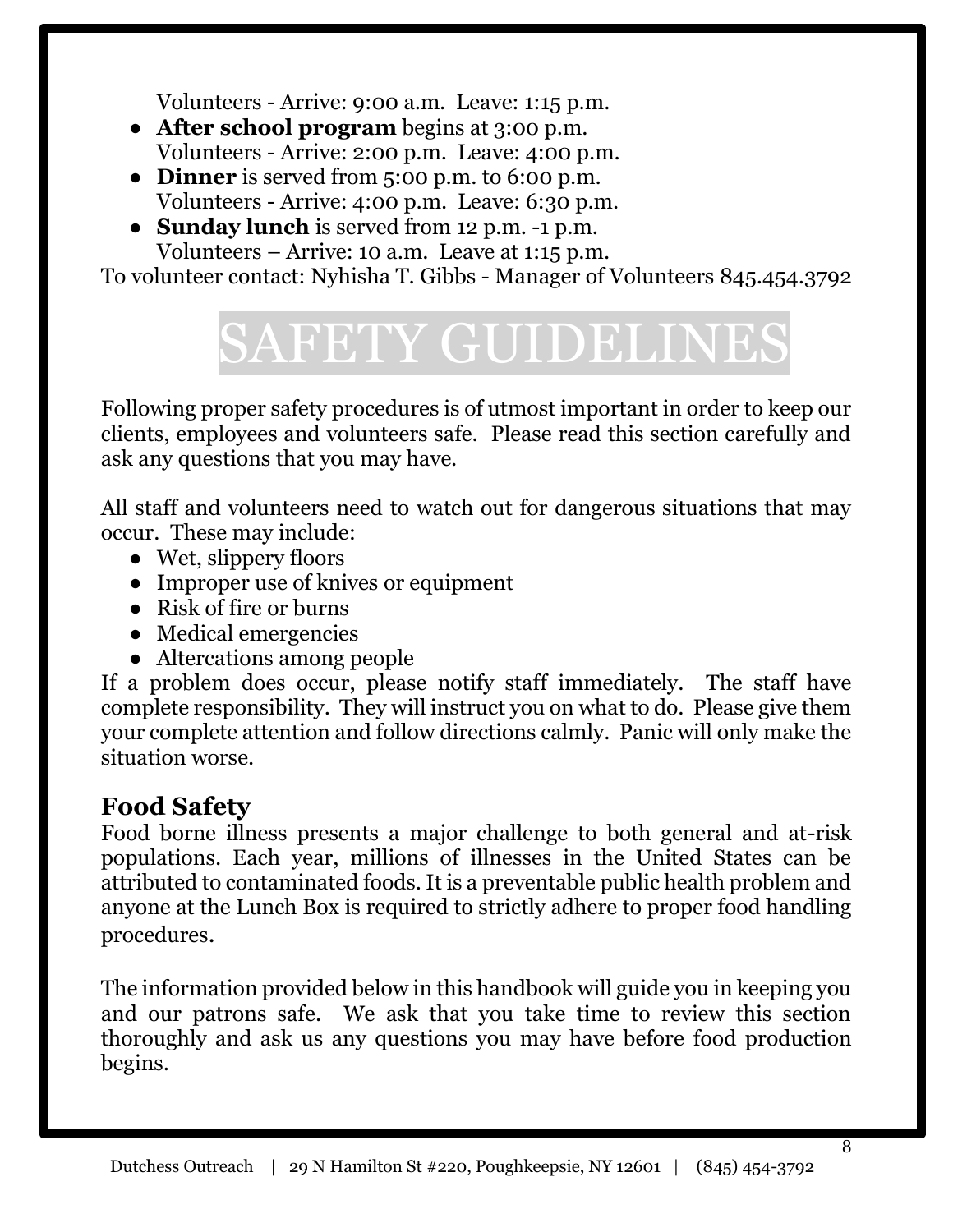# **Getting Started**

- 1. Sign in
- 2. Pull back hair and put on hair net or clean hat
- 3. Wash hands (see below)
- 4. Put on clean apron

# **FOUR SIMPLE STEPS TO FOOD SAFETY**



Practice Good Hygiene Use Safe Food Preparation & Cleaning Techniques Keep Food at Proper Temperatures Store Food Properly

Clean Separate Cook Chill

# **Getting Ready**

# **Many Nasty Illnesses Start with Poor Hand Hygiene**

Salmonella, campylobacter, MRSA, flu, diarrhea and sickness, the common cold, impetigo are some of the viruses and infections passed between people who do not wash their hands.

Children and the elderly are most likely to get very ill and potentially die from food borne illnesses caused by bacteria and viruses. The unfortunate part is that many of these illnesses can be prevented by following simple procedures.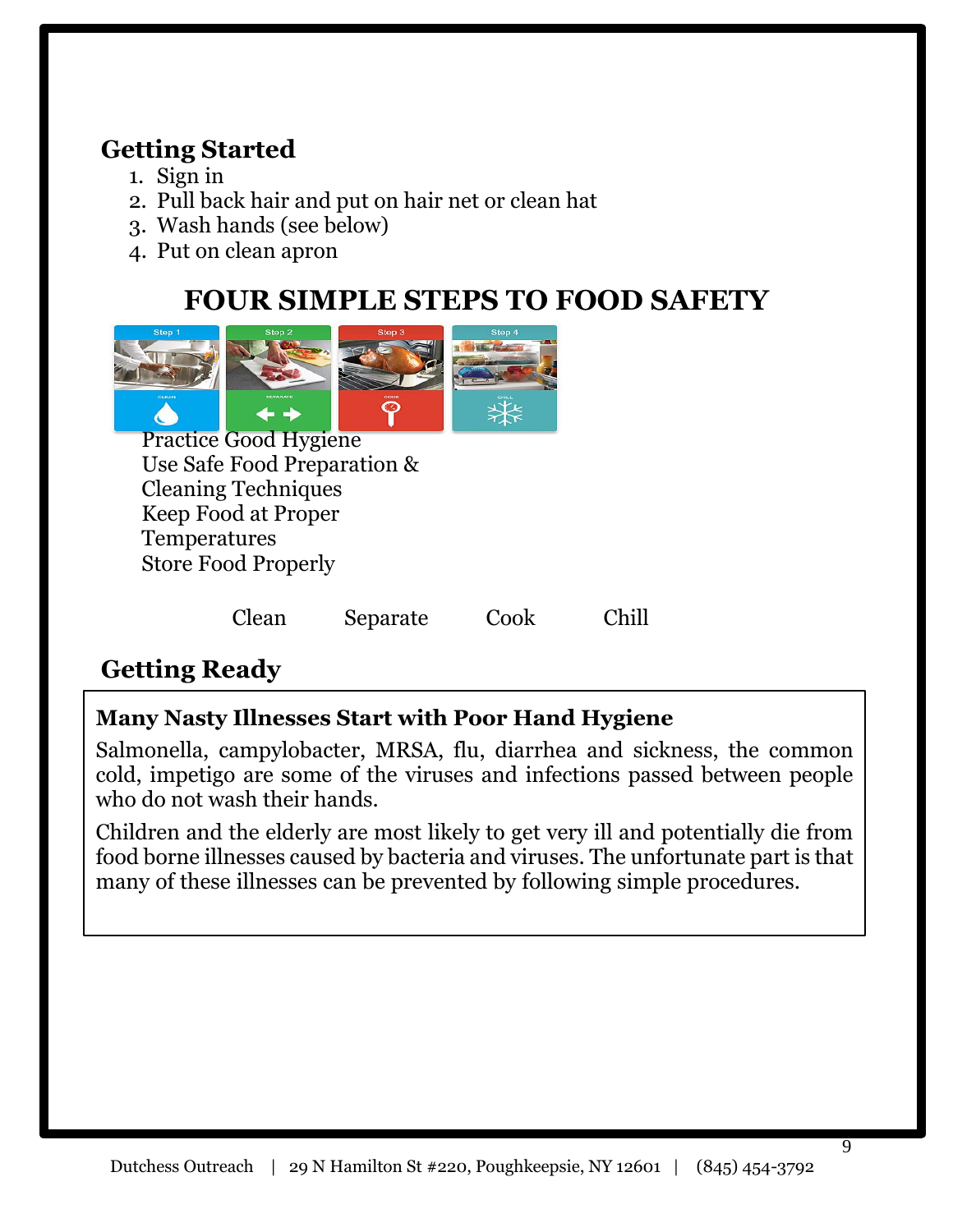# **Hand Washing**

# **How to Properly Wash Your Hands**



*A NOTE ABOUT HANDWASHING: Wearing gloves does not eliminate the need to wash hands regularly. You must wash your hands* Before starting work

After working with trash, garbage or dirty non-food equipment After sneezing or coughing into your hands

After using cell phone After touching your mouth,

After switching food preparation form raw foods to cooked or ready to eat foods

hair, nose or other body parts<sup>or ready</sup> to cat roods<br>After you leave the work area or change work duties

# **Preventing Cross Contamination When Preparing Food**

Cross-contamination is a common factor in the cause of food borne illness. It is important to follow these guidelines in order to keep people from getting sick from a food borne illness.

## **Keep it clean:**

After using the toilet After eating or smoking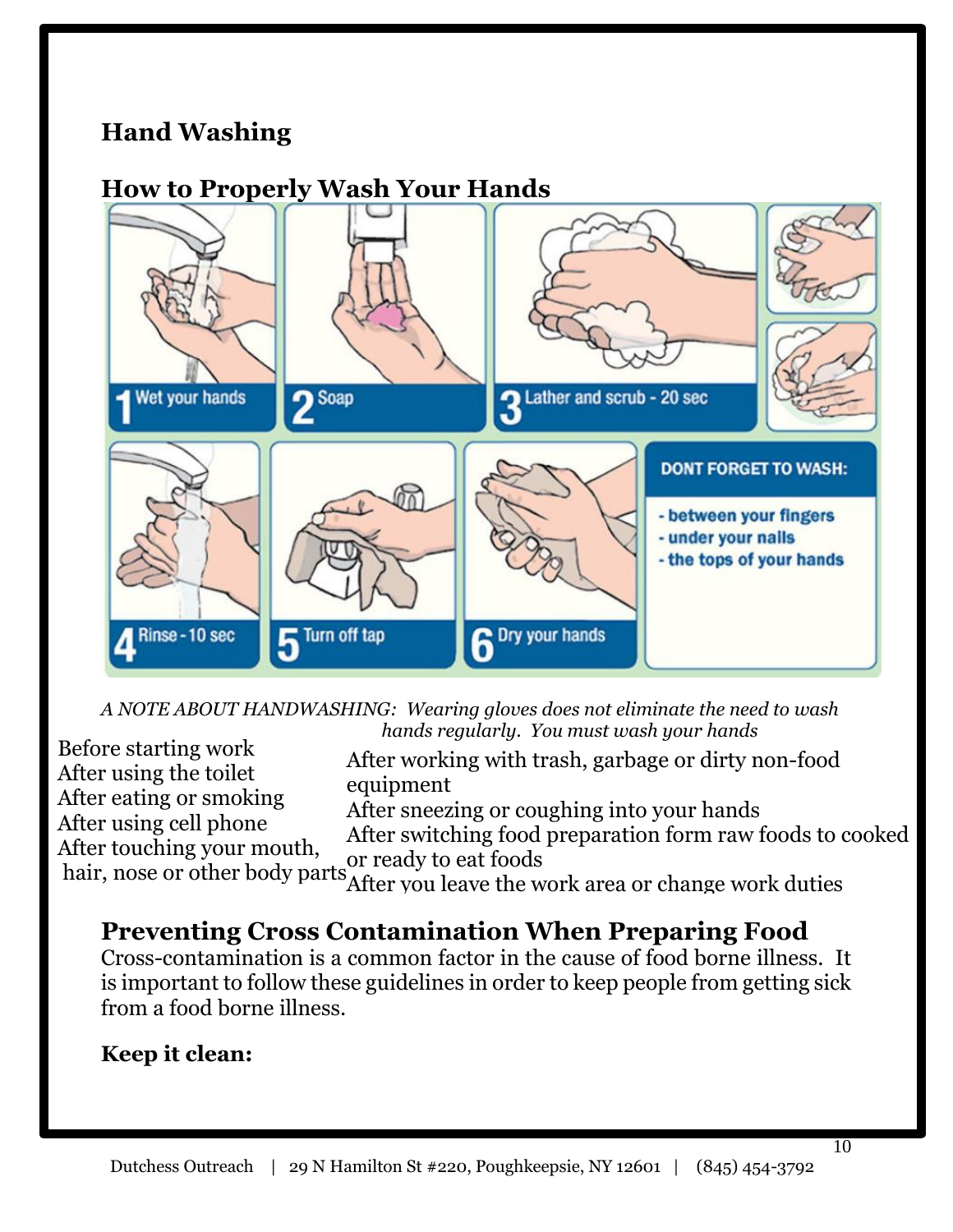- Wash hands and surfaces often. Harmful bacteria can spread throughout the kitchen and get onto cutting boards, utensils, and countertops. To prevent this:
- Wash hands with soap and hot water before and after handling food, and after using the bathroom.
- Use hot, soapy water and paper towels or a clean cloth to wipe up kitchen surfaces or spills.
- Wash cutting boards, dishes, and countertops with hot, soapy water after preparing each food item and before you go on to the next item.

# **Using cutting boards:**

- Always use a clean cutting board.
- If possible, use one cutting board for fresh produce and a separate one for raw meat, poultry, and seafood.

\*See diagram A

# **When refrigerating food:**

Place raw meat, poultry, and seafood in containers or sealed plastic bags to prevent their juices from dripping onto other foods. Raw juices often contain harmful bacteria.

Store eggs in their original carton and refrigerate as soon as possible.

\*See diagram B

**COLOUR CODED CHOPPING BOARDS RAW MEAT** RAW FISH **COOKED MEAT SALAD & FRUITS VEGETABLES DAIRY & BREAD** 

**Diagram A**

**COOKSIELL COUR** 

 **Diagram A**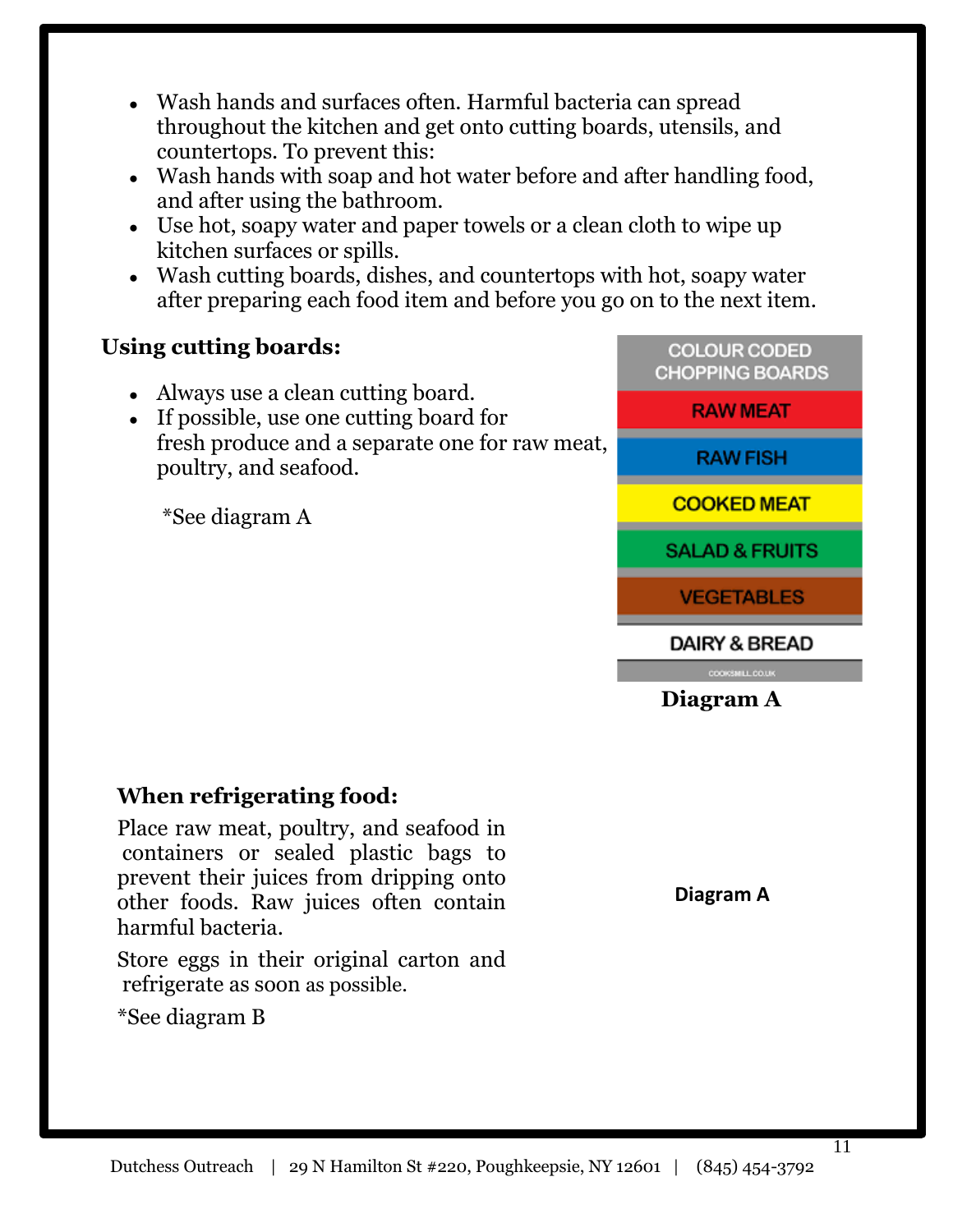**Diagram C**

## **Use a food thermometer.** Cooked food is safe only after it's been

**Temperature Danger Zone** bacteria that cause food poisoning

multiply quickest in the "Danger Zone" between 40° and 140° Fahrenheit?

heated to a high enough temperature to kill harmful bacteria. Color and texture alone won't tell you whether your food is done. Instead, use a food thermometer to be sure.

## **Keep food hot after cooking (at 140 ˚F or above).**

The possibility of bacterial growth actually increases as food cools after cooking because the drop in temperature allows bacteria to thrive.

**Food Safety in Relation to Time and Temperature** 

- 1. Keeping foods covered to maintain proper temperature. Use a product thermometer to frequently check food temperature.
- 2. Never add fresh foods to old foods.
- 3. If hot foods temperature falls below 135ºF, reheat the food to 165ºF





**Diagram B**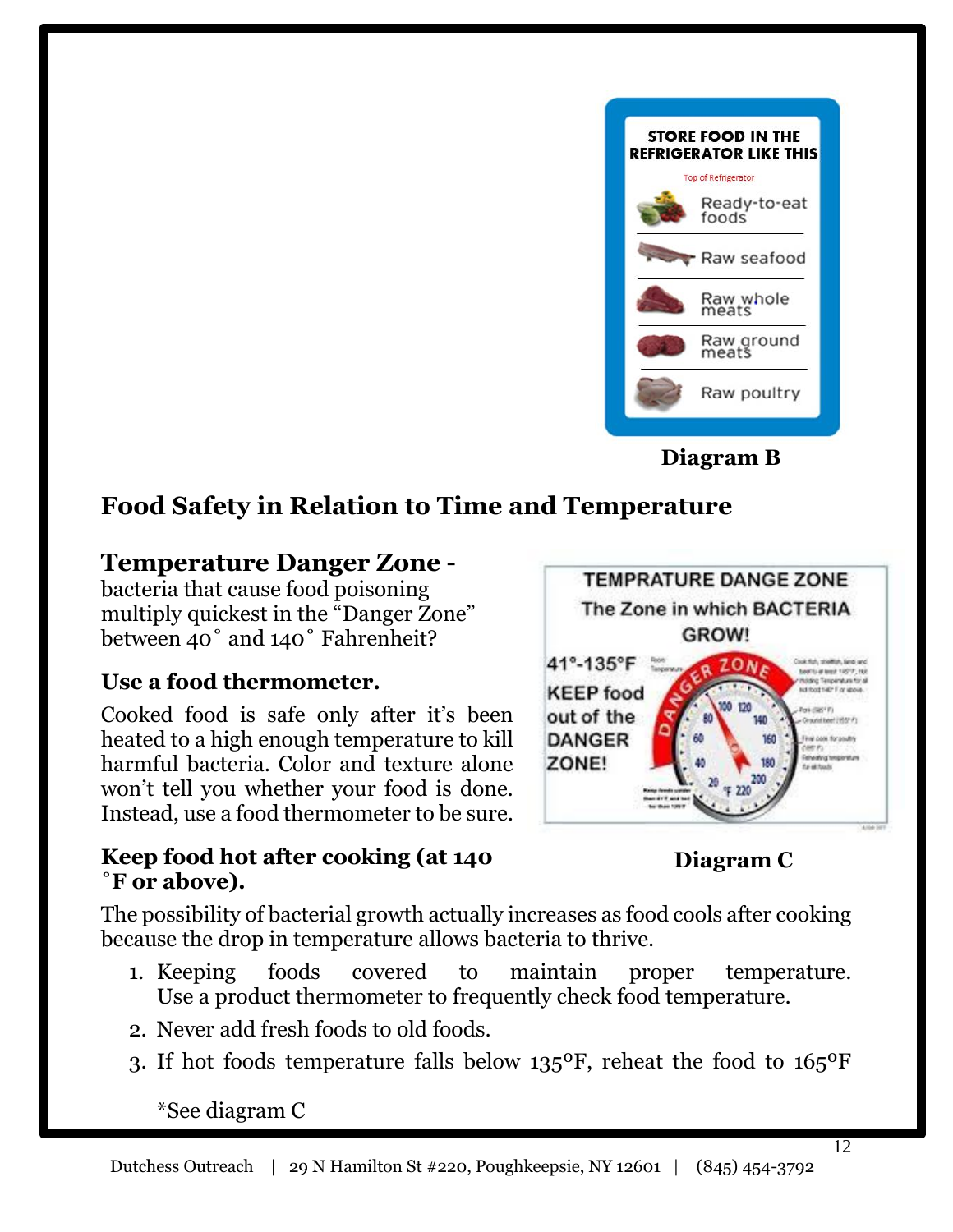# **Cooling foods after cooking.**

When cooling foods, the food temperature must decrease from 140 degrees F to 70 degrees F within 2 hours and from 70 degrees F to 41 degrees F within another 4 hours. Here are three methods for cooling hot foods

- 1. Rapidly cooling foods of large volume or prepared in large quantities by cutting large items into smaller pieces or dividing large batches into smaller ones.
- 2. Using ice water baths
- 3. Place the food in shallow stainless steel pans. Thick foods, such as chili and stew, should be in pans with a product depth no more than two inches. Thinner liquids, such as broth may be in pans three inches deep

# **Reheating Foods.**

Leftover foods that have been cooked and cooled and reheated can be served only once. Discard any reheated food that is leftover, leftovers.

# **Kitchen Safety**

# **Burn Prevention When Using Equipment**

- Use tongs and oven mitts to remove hot items from the stove or oven.
- Use a tray or cookie sheet to carry items that may drip or are too hot to carry.
- Keep handles of pots out the way of traffic.
- Avoid overfilling pots.
- Do not leave hot oil unattended.
- Make sure clothing fits properly.
- Keep burners at a level so that the flame is completely covered by the pot or pan.
- Uncover pots or hot items by opening away from you.
- Ask for assistance in lifting heavy objects, especially pans of hot food.
- Clean up spills immediately to avoid slips and slides.

# **Preventing Injury When Using a Knife**

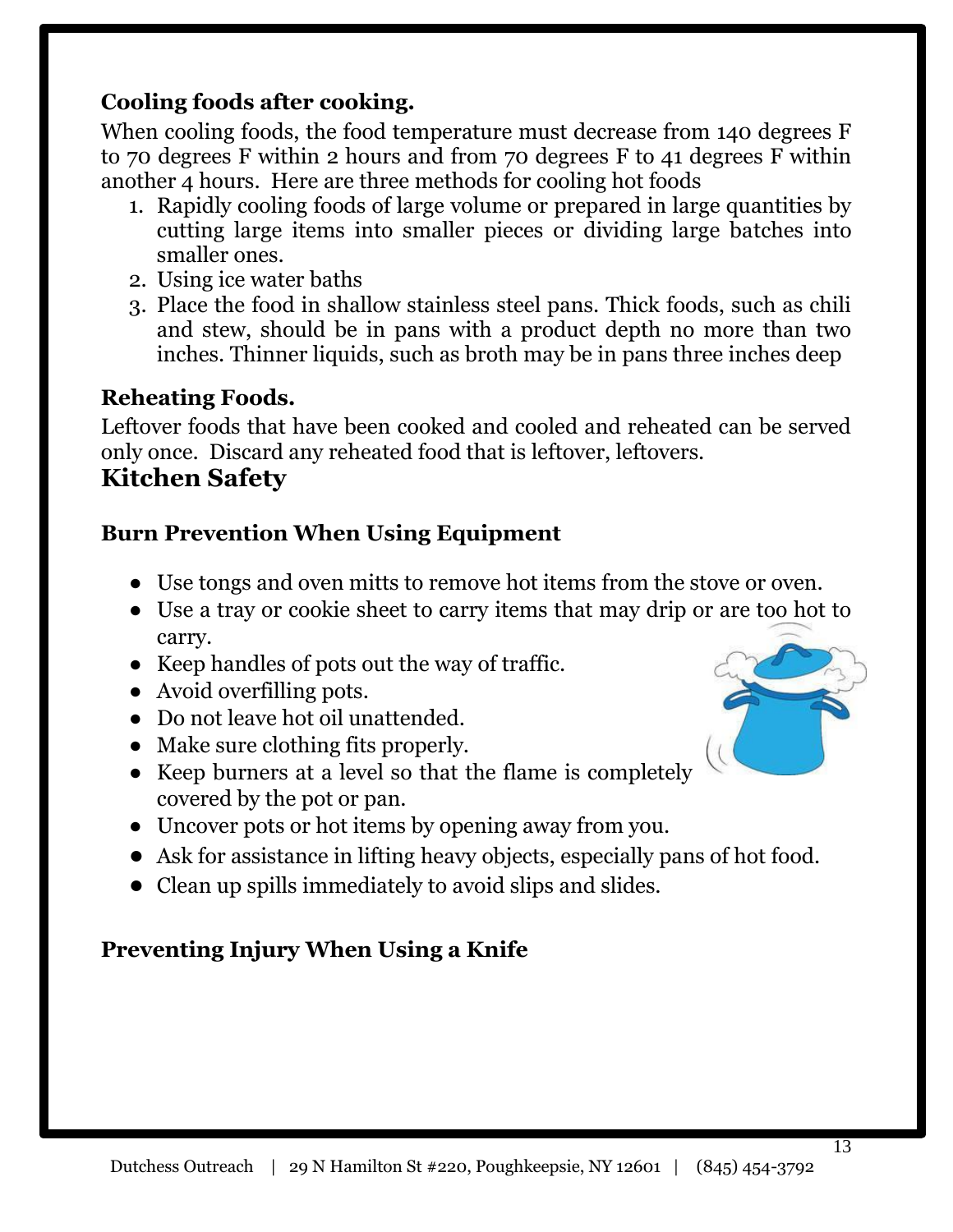- Select the right knife for the task. If you do not know ask Manager
- Work only with sharp knives
- Always use a cutting board
- Cut downward with firm even pressure away from the body
- NEVER catch a falling knife
	- **\*\* If you get cut or burned, IMMEDIATELY inform the Lunch Box Manager or assigned staff!!!!\*\***

# **Serving Food Safely**

- Servers need to handle dishes or utensils so that their hands do not come in contact with the guest's food or touch where the food is being placed.
- Hold plates by the edge or the bottom and do not touch glasses by their rim.
- During service, store utensil, when not in use, with handles extended out of food or on a clean, dry surface, such as a plate.

# **Working Environment Safety**

- Don't argue with clients. Refer disruptions to the kitchen manager or assigned staff.
- Familiarize yourself with the Heimlich Maneuver Poster. Take notice of the fire extinguisher's location.
- Take precautions when working around the stoves and ovens. If a fire occurs on the stove, use a lid, salt, or flour to smother the flame. If it is a grease fire DO NOT use water.
- In the event of an emergency, contact one of the Managers immediately. They will let you know if any action is required. If there is a need to evacuate, it is important for volunteers to remain calm and exit with the clients in an orderly fashion.

# **Daily Food Preparation Procedures**

# **Daily General Guidelines for Working in the Lunch Box Kitchen**

• Clean up after yourself after prepping: bring all dirty utensils, cutting boards, pots and pans to the dish room and place on the dirty dish rack. Scrape pans clean of leftover food particles before bringing to the dish room.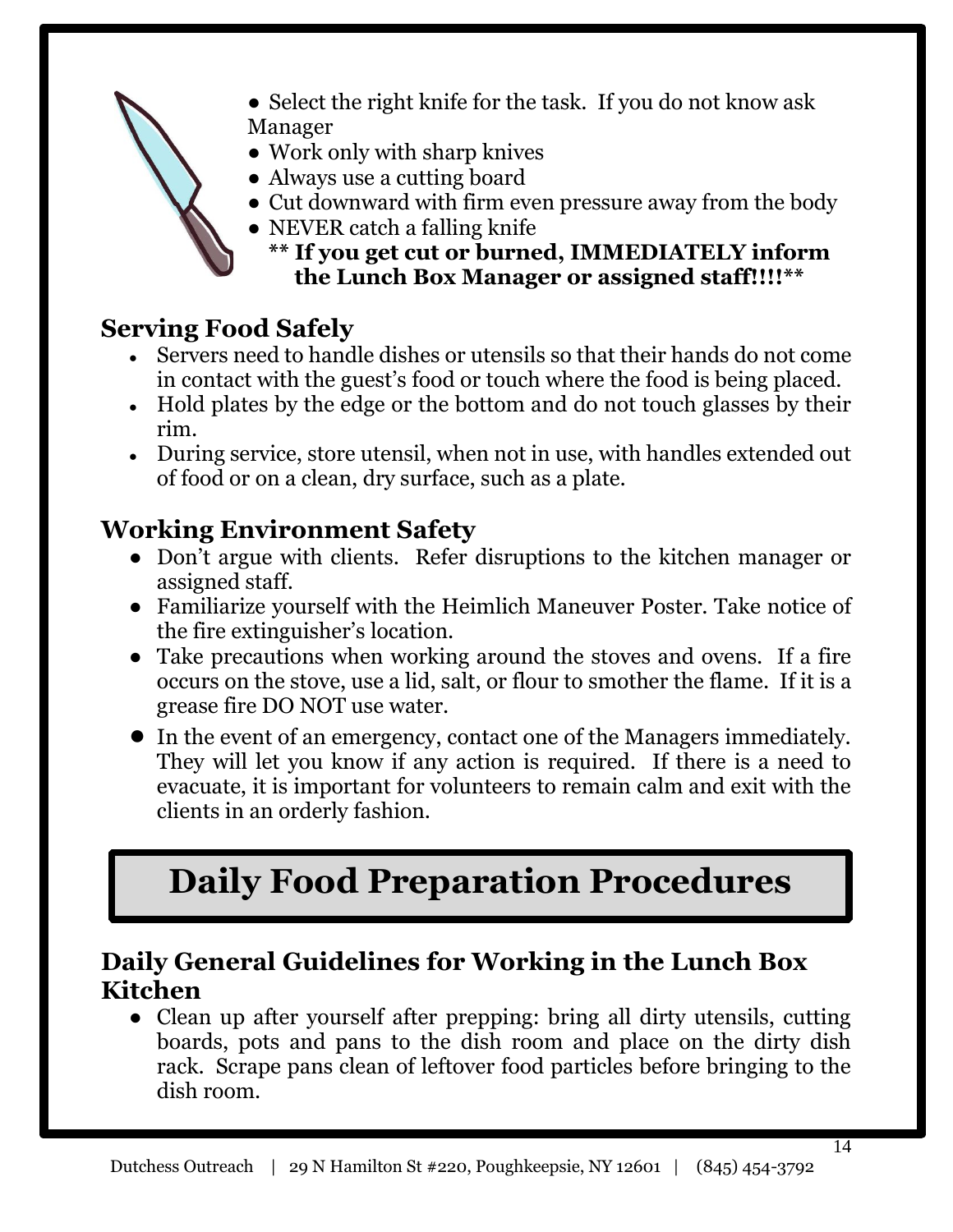- Wipe down your work area with a towel from the bleach bucket after each prep item.
- Sweep the kitchen at the end of your shift
- Label and date with a sharpie marker and tape every item prepped and store in the Walk In fridge. Note: For food safety reasons, any food item put in the fridge unlabeled will be thrown away by the Manager. Please be conscious of this so that we do not waste food.

# **Daily Jobs at the Lunch Box**

- Preparing and making sure trays are ready for service
- Making utensil/napkin roll ups
- Meal preparation
- Hot & cold beverage preparation
- Rotating desserts by date in refrigerator and plating desserts for service
- Preparing dining room  $-$  cleaning tables, chairs and sweeping/mopping floor
- Meal service
- After meal clean up
- Taking out garbage and recyclables
- Wiping down all surfaces in kitchen including: all prep tables –in the kitchen and in back storage room, both the prep counters, and underneath shelves; stoves, ovens, sinks, utensil shelves, buffet line area, steam table, coffee area, bussing area, dining room tables, sweeping and mopping of dining room
- Sweeping and mopping kitchen
- $\bullet$  Assisting the dishwasher keeping dirty dish rack orderly, returning clean items to their appropriate places for storage, managing bussing area

# **For Groups That Are Providing & Preparing the Meal**

If your group is buying or bringing in the food that will be served for the meal, we ask that you provide us with the menu 1 week prior to service. The following items are needed for each meal:

- Main Course (Meat or fish, starch and vegetable)
- Appropriate condiments

# **Important Procedures to Follow When Bringing in Food**

• So that you do not run out of food or prepare too much, please make sure you talk with the Manager for guidance about quantities.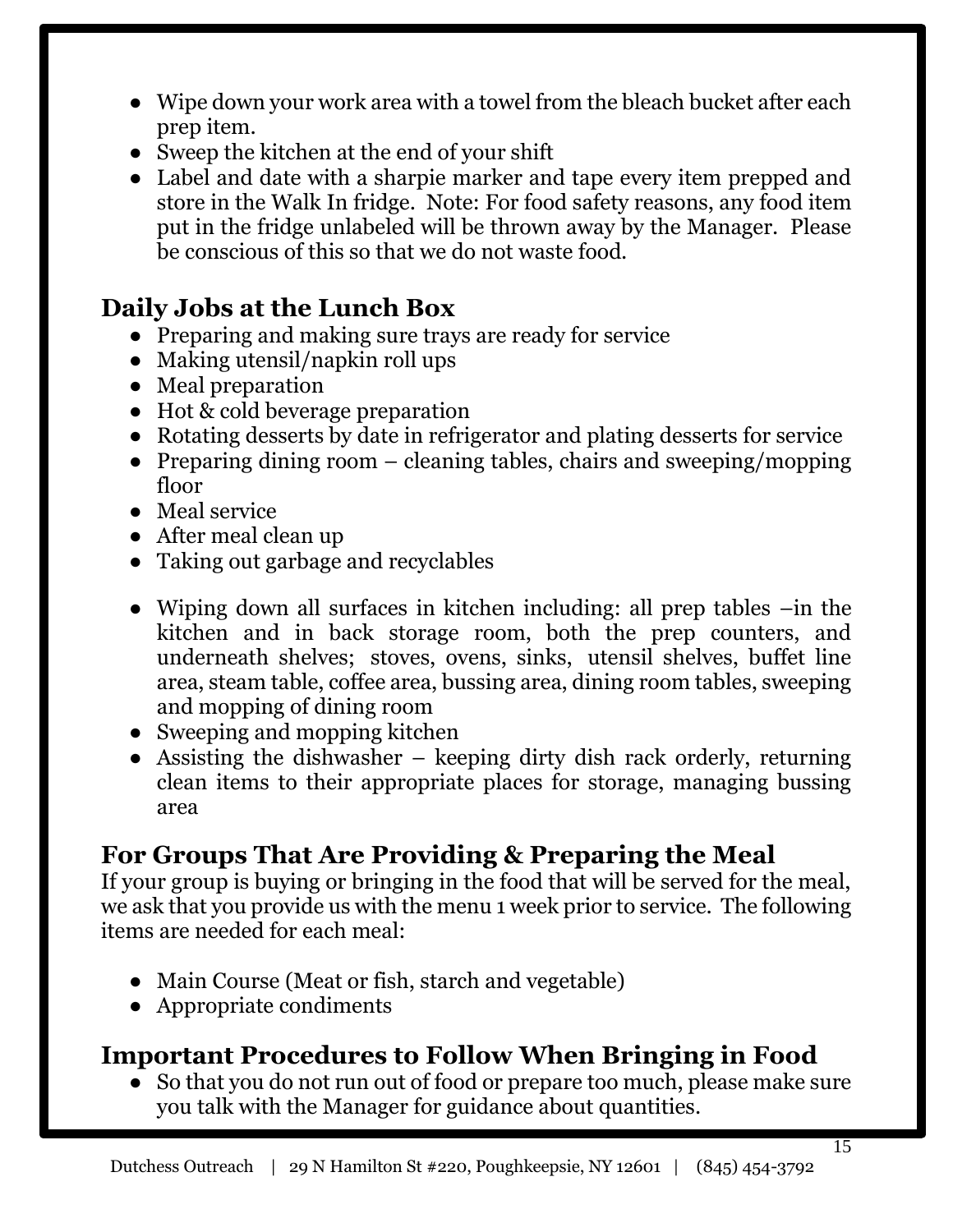- Please make sure food is bought or received from reliable sources which adhere to safe food safety practices.
- Please adhere to food safety guides. Keeping food safe is of utmost importance.

# **Serving Procedures General Guidelines:**

- The people are always served. They do not touch or handle food on the serving line.
- The servers place the food or beverage on the guest's tray.
- Anyone who will be handling food on the serving line must wear gloves.
- All requests for take-out are referred to the Manager or designee. The Lunch Box does not refuse anyone a meal, however, there are some individuals who have restricted access to the Lunch Box. The Manager or designee will see that those individuals are provided a meal.
- No seconds are given except for coffee until the Manager or designee approves and announces it to all. Please ignore all pleas for exceptions. What is done for one must be done for all.
- Do not give anyone anything extra, no matter how persistent they may be. There are no substitutions. If a guest asks not to be served part of the meal, the portion sizes for the rest of the meal remain the same.
- **No customer is allowed to touch food.**
- **Refer any problems immediately to the Manager or designee.**
- These are your guests. Please address them with respect. Please say "you're welcome" if they say 'Thank You.'
- Serving stops at 1:00. Begin cleaning your station at that time

## **Serving Jobs:**

Note: The line is organized from left to right facing the counter.

**Trays:** (one person, adult only)

- Act as greeter. Welcome the people to the Lunch Box and keep an eye out for anyone coming for seconds before we make the call for seconds
- Set out a tray on the counter with a utensil bundle. The type of utensils depends on the meal being served.
- Knives are **not** provided.

# **Meal:** (3 people)

Two servers plate the food from the warming station (i.e. one serves meat, one serves vegetables, etc…). One server stands between the warming station and the serving counter and places the plate on the guest's tray.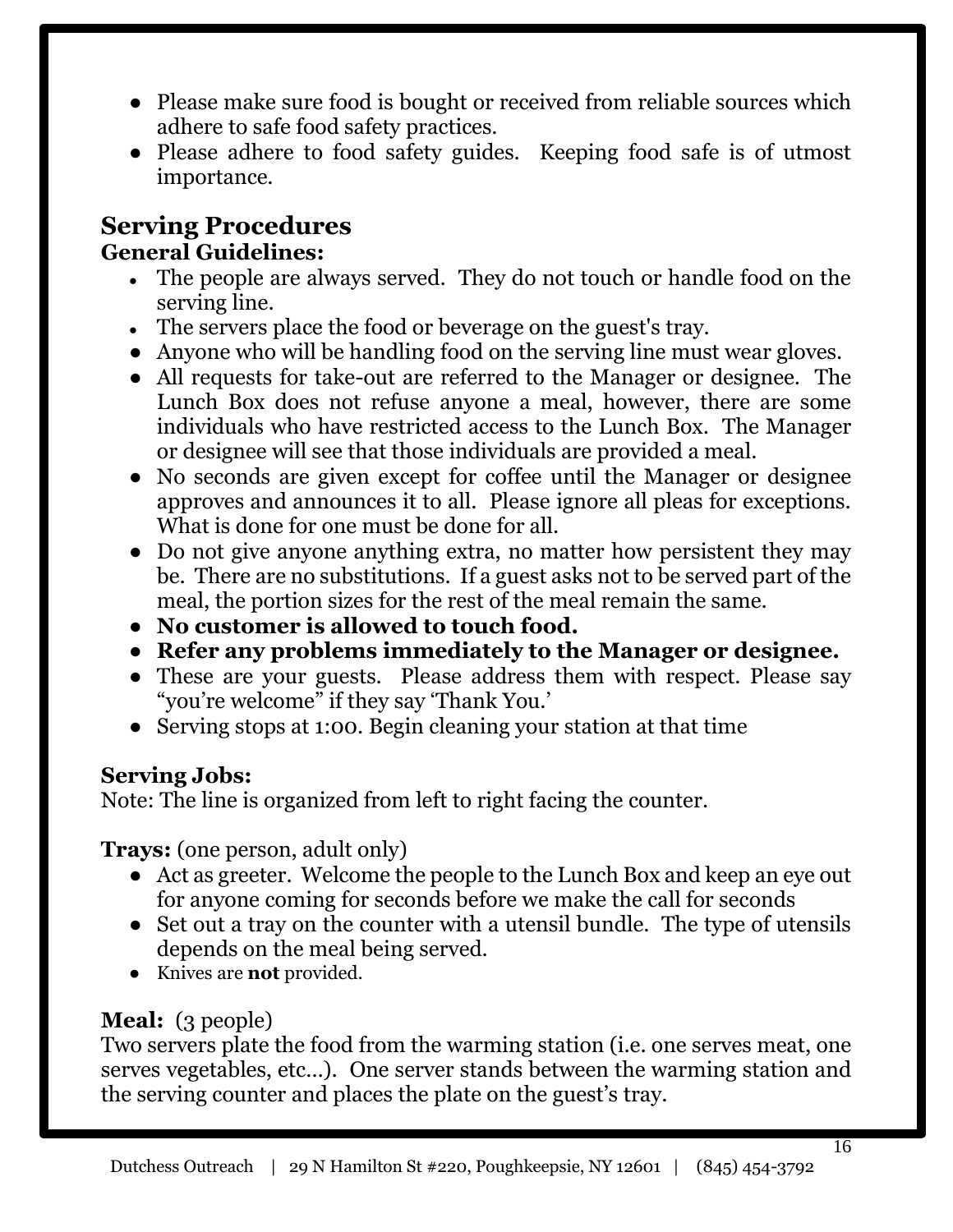# **Hot Drinks**: (1 person – adult only)

- One hot drink (coffee) per person. Refills allowed.
- Hot drinks: If more coffee is needed, make a new pot. (Replace coffee and filter, fill carafe with water, activate coffee maker.)
- Maximum of two level teaspoons of sugar.
- Place the cup on the guest's tray.

# **Cold Drinks:** (1 person)

- One cold drink (iced tea or lemonade) per person.
- One milk per child in addition to cold drink.

# **Dessert:** (1 person)

- Ask guest which dessert they prefer of those available on serving tray.
- Place dessert on guest's tray.

# **Dishwasher Assistant:** (1-2 people)

The role of the runner is to ensure that the server station stays supplied with food/beverage and dishes, etc. so there is a continuous serving flow and to help in the dish room.

- Help carry trays for clients who need assistance.
- Cold drinks: Fill cold drink glasses to backfill initial beverage trays.
- Meals: Transfer dishes from the storage rack (or dish room) to serving. Assist in refilling hot foods and removing used food pans to the dish room.
- Monitor the supply of dishes (plates, cups and glasses), utensils and trays. If needed, ask the person at the clean-up station to pass needed items through to the dish room. As items are cleaned, either place in the storage area or resupply the station.

# **Cleanup**

# **Busser**

The busser maintains the window to the dishroom by organizing dirty plates, cups and utensils and taking out the garbage.

# **Lunch Box**

Each person, whether server or preparer, needs to be responsible for their area. The Lunch Box has a paid dishwasher, who washes the dishes, utensils, pots,